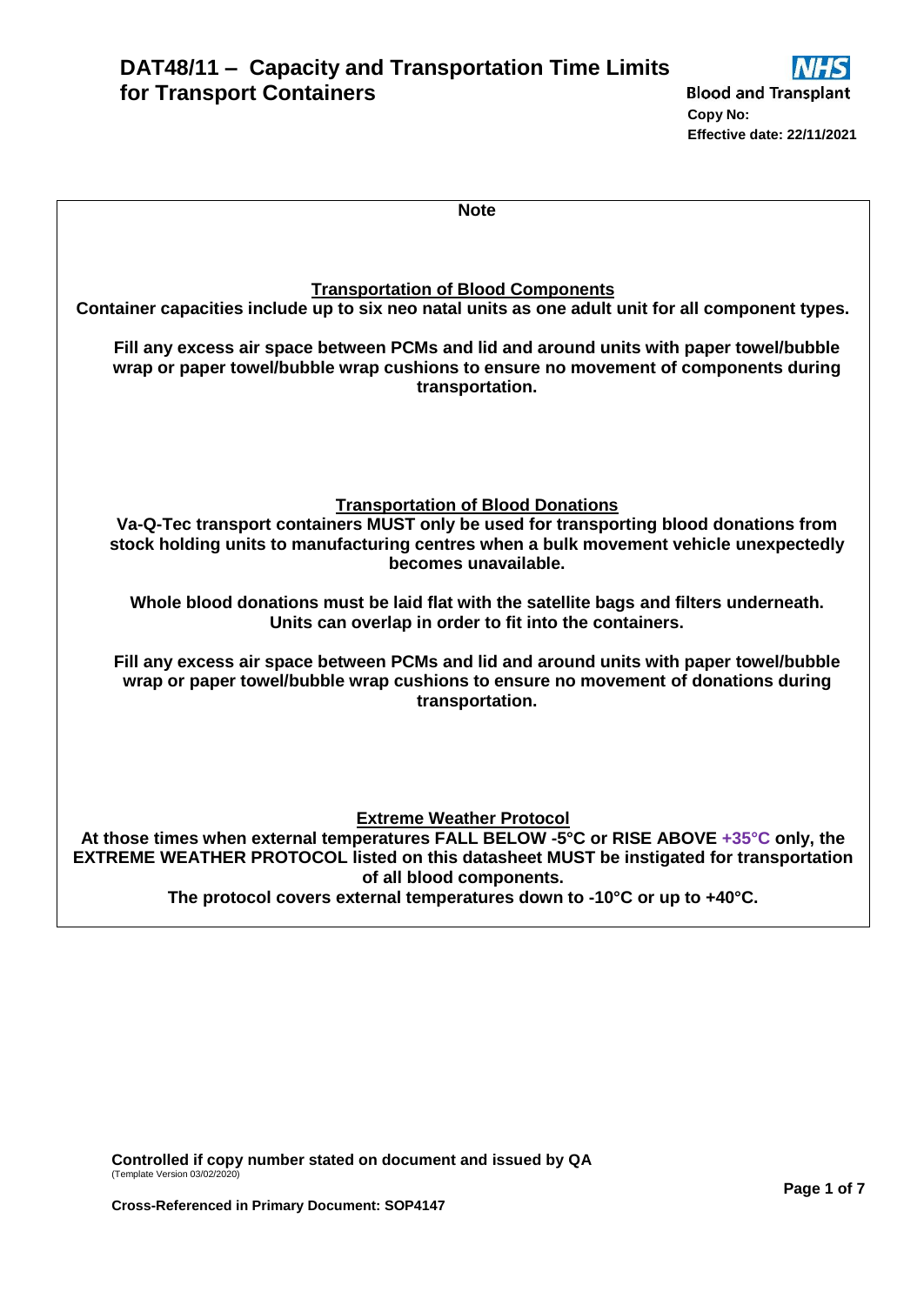# **DAT48/11 – Capacity and Transportation Time Limits for Transport Containers**



**Blood and Transplant Copy No: Effective date: 22/11/2021**

| <b>Component</b><br><b>Type</b> | <b>Maximum</b><br><b>Capacity</b><br>(Units) | <b>Maximum Time</b><br>Units out of<br><b>Controlled</b><br><b>Storage in</b><br><b>Container</b><br>(Hours) | <b>Temperature</b><br><b>Stabilisation</b><br><b>Material Type</b> | Configuration<br>0t<br><b>Temperature</b><br><b>Stabilisation</b><br><b>Material</b> | <b>External</b><br>Temperature    |
|---------------------------------|----------------------------------------------|--------------------------------------------------------------------------------------------------------------|--------------------------------------------------------------------|--------------------------------------------------------------------------------------|-----------------------------------|
| <b>Red Blood Cells</b>          | 12                                           | 9                                                                                                            | <b>Blue</b><br>$(+4^{\circ}C +/-2^{\circ}C)$                       |                                                                                      |                                   |
| <b>Platelets</b>                | 15                                           |                                                                                                              |                                                                    | 1 Bottom<br>2 Opposite                                                               | $-5^{\circ}$ C to $+35^{\circ}$ C |
| <b>Clinical Buffy</b><br>Coats  | 10                                           | 8                                                                                                            | Green<br>(+22°C +/-2°C)                                            | <b>Sides</b><br>1 Top                                                                |                                   |
| <b>Granulocytes</b>             | $\mathbf{2}$                                 |                                                                                                              |                                                                    |                                                                                      |                                   |

## **VA-Q-TEC LONG JOURNEY TRANSPORT CONTAINERS**

## **VA-Q-TEC SMALL SHORT JOURNEY TRANSPORT CONTAINERS**

| <b>Component</b><br><b>Type</b>                         | <b>Maximum</b><br><b>Capacity</b><br>(Units) | <b>Maximum Time</b><br>Units out of<br><b>Controlled</b><br><b>Storage in</b><br><b>Container</b><br>(Hours) | <b>Temperature</b><br><b>Stabilisation</b><br><b>Material Type</b> | <b>Configuration</b><br>of Temperature<br><b>Stabilisation</b><br><b>Material</b> | <b>External</b><br><b>Temperature</b> |
|---------------------------------------------------------|----------------------------------------------|--------------------------------------------------------------------------------------------------------------|--------------------------------------------------------------------|-----------------------------------------------------------------------------------|---------------------------------------|
| <b>Red Blood Cells</b>                                  | 6                                            | 5.5                                                                                                          | <b>Blue</b><br>$(+4^{\circ}C +/-2^{\circ}C)$                       | 2 bottom                                                                          |                                       |
| <b>Platelets</b>                                        |                                              | 7                                                                                                            | Green<br>(+22°C +/-2°C)                                            | 2 top<br>Side by side                                                             | $-5^{\circ}$ C to $+35^{\circ}$ C     |
| <b>Adult FFP</b>                                        | 4                                            | 11                                                                                                           |                                                                    | 2 x 500g bags<br>Top                                                              |                                       |
| <b>Low Volume</b><br><b>Frozen</b><br><b>Components</b> | 6                                            |                                                                                                              | Dry Ice                                                            | 1 $x$ 500g bag<br><b>Bottom</b>                                                   |                                       |

### **VA-Q-TEC MEDIUM SHORT JOURNEY TRANSPORT CONTAINERS**

| <b>Component</b><br><b>Type</b>                          | <b>Maximum</b><br><b>Capacity</b><br>(Units) | <b>Maximum Time</b><br>Units out of<br><b>Controlled</b><br><b>Storage in</b><br><b>Container</b><br>(Hours) | <b>Temperature</b><br><b>Stabilisation</b><br><b>Material Type</b> | <b>Configuration</b><br>of Temperature<br><b>Stabilisation</b><br><b>Material</b> | <b>External</b><br><b>Temperature</b> |
|----------------------------------------------------------|----------------------------------------------|--------------------------------------------------------------------------------------------------------------|--------------------------------------------------------------------|-----------------------------------------------------------------------------------|---------------------------------------|
| <b>Red Blood Cells</b>                                   | 15                                           | 3                                                                                                            | <b>Blue</b><br>$(+4^{\circ}C + (-2^{\circ}C))$                     | 2 bottom<br>2 top                                                                 |                                       |
| <b>Platelets</b>                                         |                                              | 5                                                                                                            | Green<br>$(+22^{\circ}C +1.2^{\circ}C)$                            | Side by side                                                                      | $0^{\circ}$ C to +30 $^{\circ}$ C     |
| FFP and Low<br><b>Volume Frozen</b><br><b>Components</b> | 10                                           | 9.5                                                                                                          | Dry ice                                                            | 2 x 500g bags<br>Top<br>1 x 500g bag<br><b>Bottom</b>                             | $-5^{\circ}$ C to $+35^{\circ}$ C     |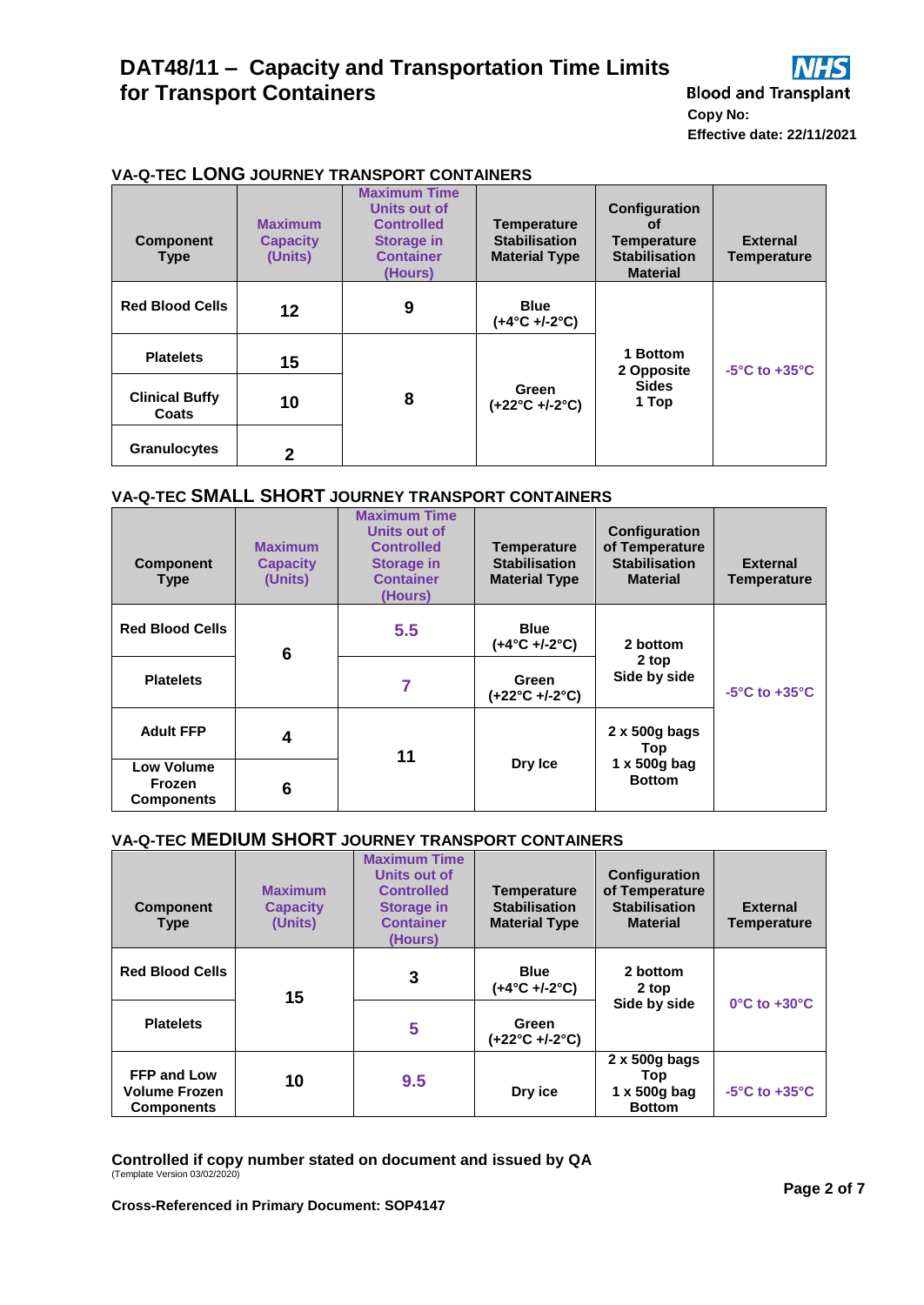

**Blood and Transplant Copy No: Effective date: 22/11/2021**

## **EXTREME WEATHER PROTOCOL (-10°c to +40°C)**

**This protocol should only be instigated if external temperatures are below -5°C and above +35°C**

## **VA-Q-TEC LONG JOURNEY TRANSPORT CONTAINERS**

| <b>Component</b><br><b>Type</b>                                         | <b>Maximum</b><br>Capacity<br>(Units) | <b>Maximum</b><br><b>Time Units out</b><br>of Controlled<br>Storage in<br><b>Container</b><br>(Hours) | <b>Temperature</b><br><b>Stabilisation</b><br><b>Material Type</b> | <b>Configuration</b><br>of Temperature<br><b>Stabilisation</b><br><b>Material</b> | <b>External</b><br><b>Temperature</b> |  |
|-------------------------------------------------------------------------|---------------------------------------|-------------------------------------------------------------------------------------------------------|--------------------------------------------------------------------|-----------------------------------------------------------------------------------|---------------------------------------|--|
| <b>Red Blood</b><br><b>Cells</b>                                        | $10*$                                 | 9                                                                                                     | <b>Blue</b><br>$(+4^{\circ}C + (-2^{\circ}C))$                     | 1 Bottom<br>2 Opposite                                                            | -10 $^{\circ}$ C to +40 $^{\circ}$ C  |  |
| <b>Platelets</b>                                                        | 15                                    | 8                                                                                                     | Green<br>(+22°C +/-2°C)                                            | <b>Sides</b><br>1 Top                                                             |                                       |  |
| <b>Note</b>                                                             |                                       |                                                                                                       |                                                                    |                                                                                   |                                       |  |
| *For the Extreme Weather Protocol only, maximum capacity is 10 units of |                                       |                                                                                                       |                                                                    |                                                                                   |                                       |  |
| <b>Red Blood Cells</b>                                                  |                                       |                                                                                                       |                                                                    |                                                                                   |                                       |  |

### **VA-Q-TEC MEDIUM SHORT JOURNEY TRANSPORT CONTAINERS**

| <b>Component</b><br><b>Type</b>                                      | <b>Maximum</b><br>Capacity<br>(Units) | <b>Maximum Time</b><br>Units out of<br><b>Controlled</b><br>Storage in<br><b>Container</b><br>(Hours) | <b>Temperature</b><br><b>Stabilisation</b><br><b>Material Type</b> | Configuration<br>of Temperature<br><b>Stabilisation</b><br><b>Material</b> | <b>External</b><br><b>Temperature</b> |  |  |
|----------------------------------------------------------------------|---------------------------------------|-------------------------------------------------------------------------------------------------------|--------------------------------------------------------------------|----------------------------------------------------------------------------|---------------------------------------|--|--|
| <b>Frozen</b><br><b>Components</b>                                   | 10                                    | 10                                                                                                    | Dry Ice                                                            | $2 \times 500$ g bags<br>Top<br>**2 x 500g bag<br><b>Bottom</b>            | $-10^{\circ}$ C to<br>$+40^{\circ}$ C |  |  |
| <b>Note</b>                                                          |                                       |                                                                                                       |                                                                    |                                                                            |                                       |  |  |
| **For the Extreme Weather Protocol only, two 500g of dry ice must be |                                       |                                                                                                       |                                                                    |                                                                            |                                       |  |  |
| placed at the bottom of the container                                |                                       |                                                                                                       |                                                                    |                                                                            |                                       |  |  |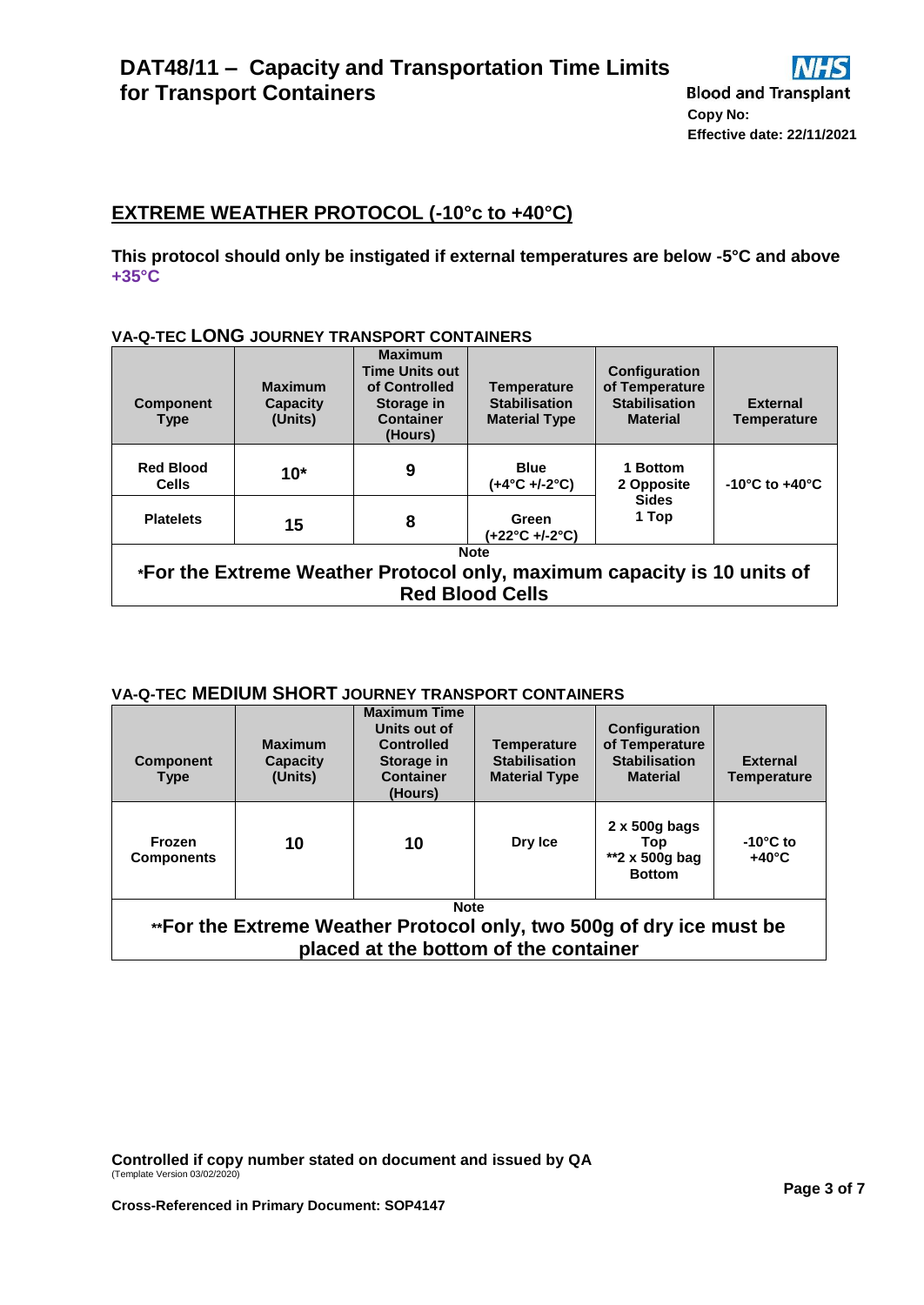

**Copy No: Effective date: 22/11/2021**

## **PACKING CONFIGURATIONS**

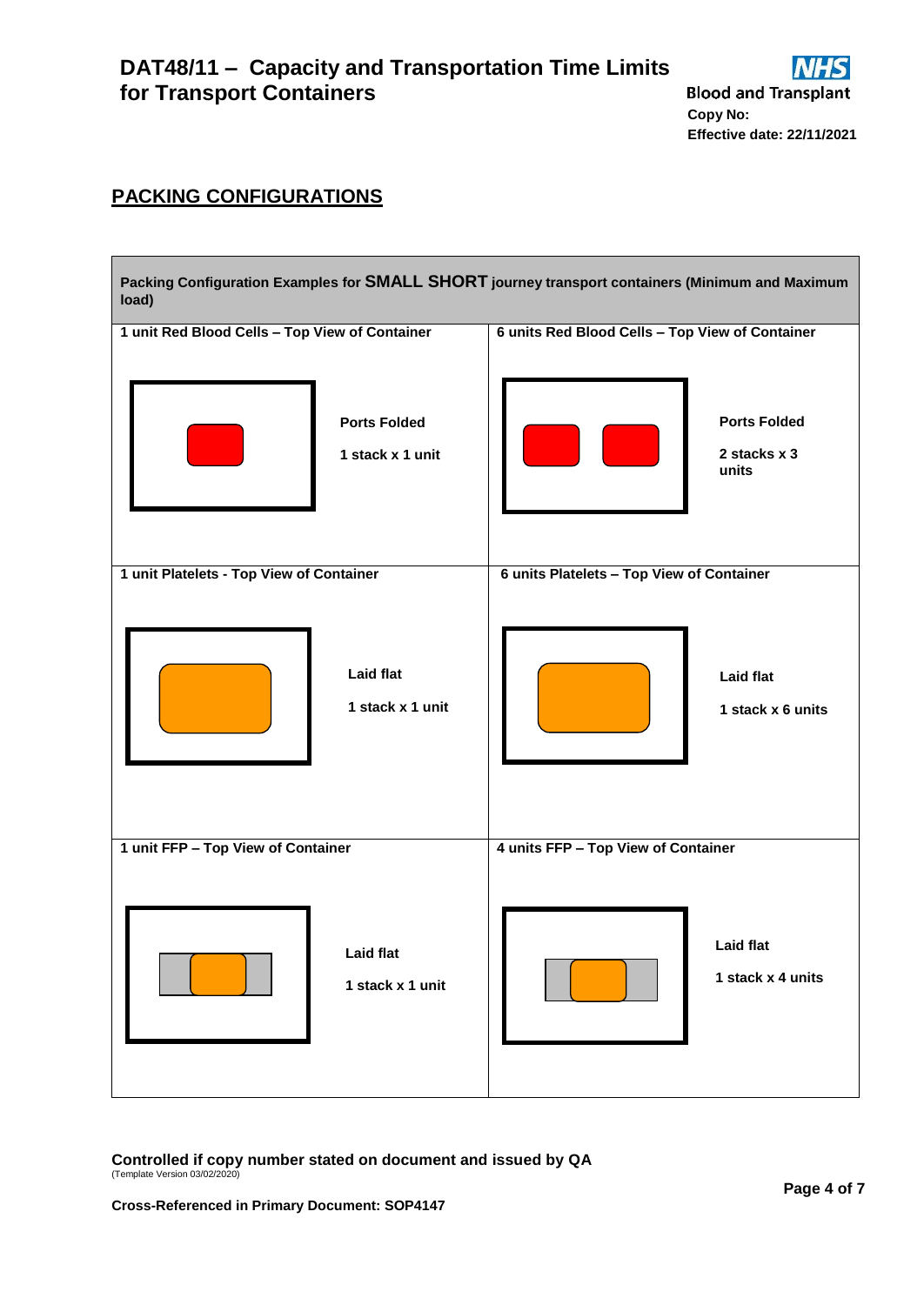# **DAT48/11 – Capacity and Transportation Time Limits for Transport Containers**



**Blood and Transplant Copy No: Effective date: 22/11/2021**

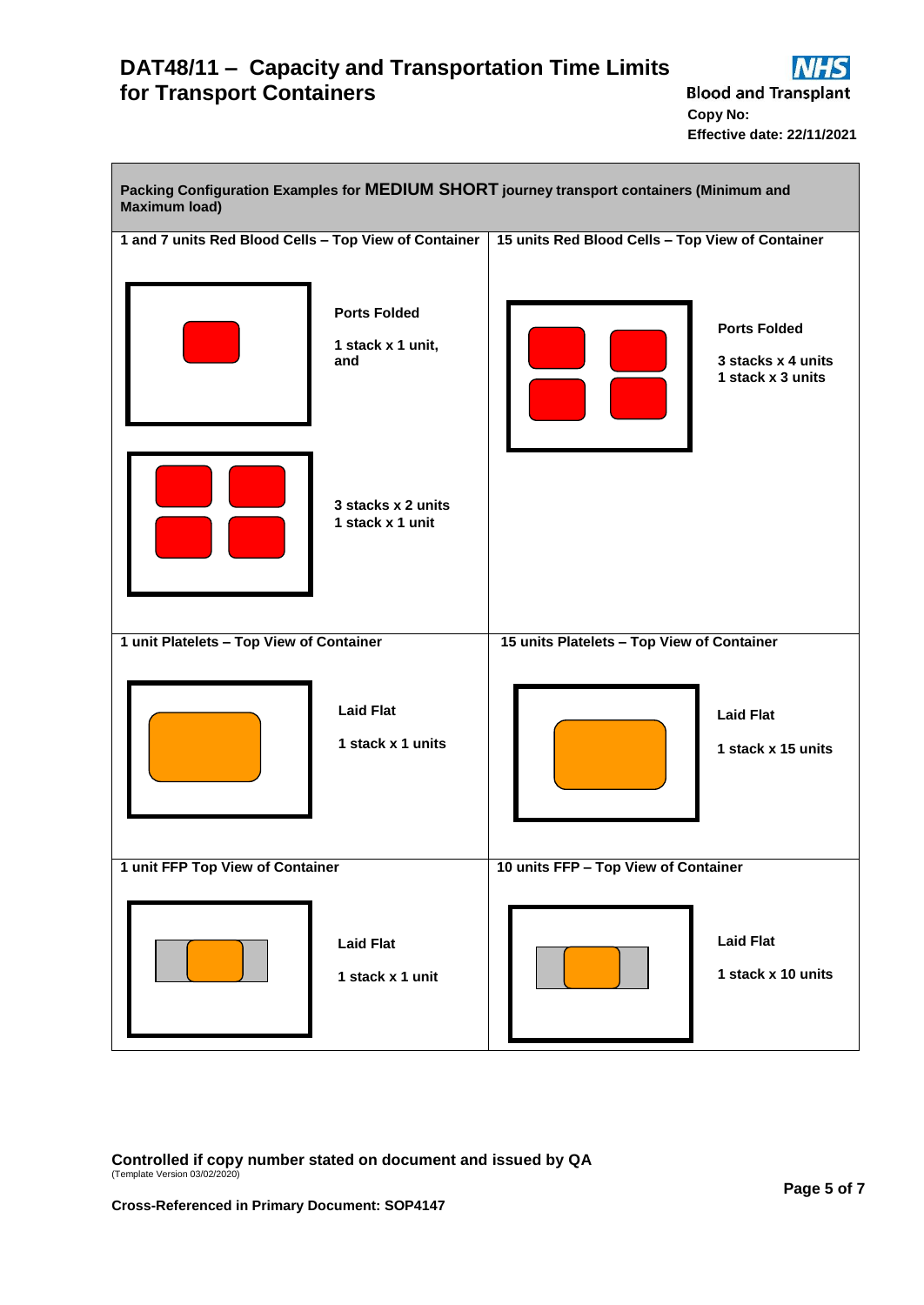



*Diagrams are for illustration purposes only and are not to scale*